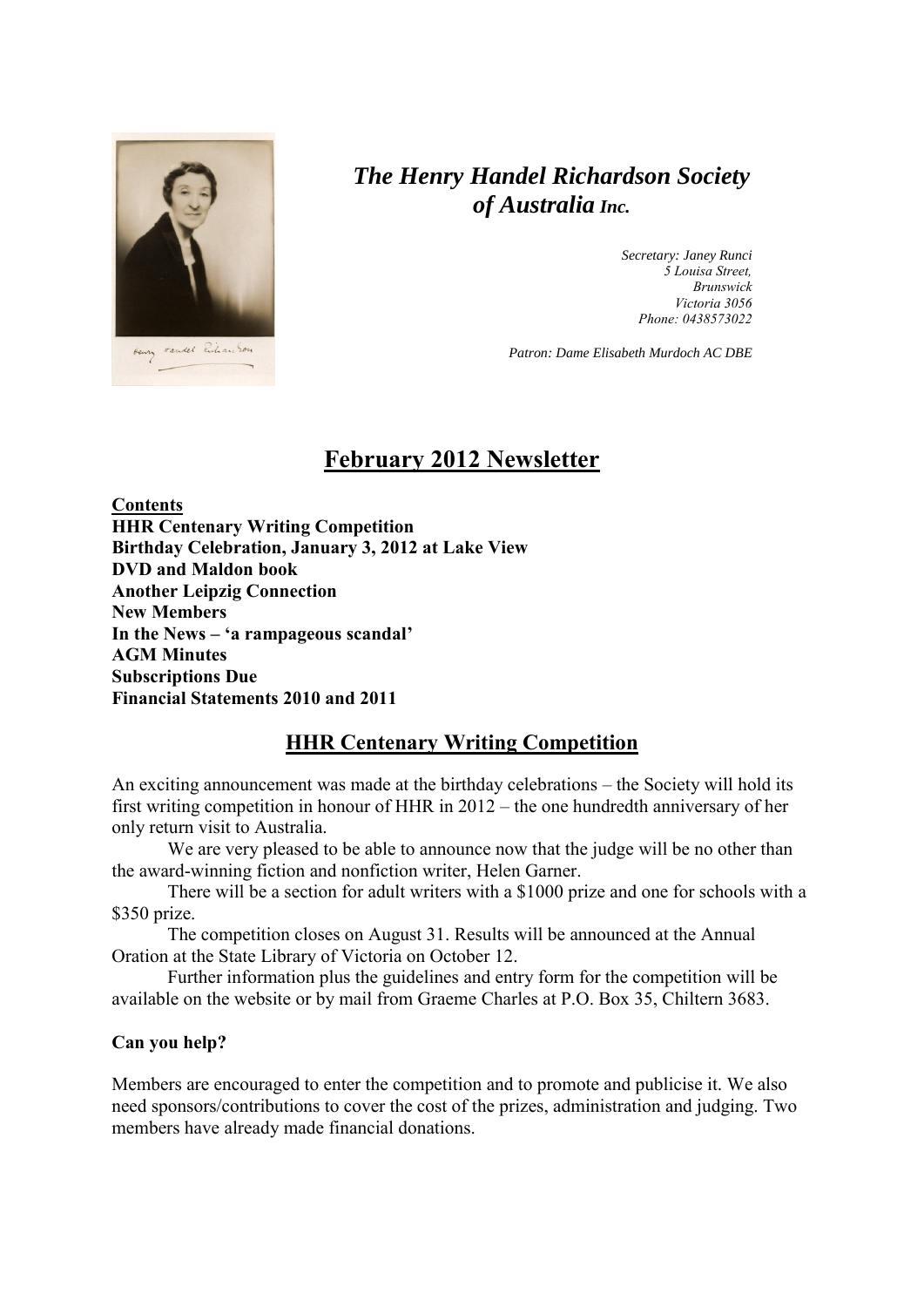### **Birthday celebration, January 3, 2012**



A happy crowd gathered once again for the birthday tea celebration at Lake View on January 3rd. The temperature was high but the garden was in a beautiful condition thanks to the work of Anne Vyner, the gardener, and Beryl Pickering, the voluntary Manager of Lake View on behalf of the National Trust. Everyone was able to find a spot under the shade of the trees and enjoy the sight of the flower beds and the gazebo with its new roof and the water in Lake Anderson. It was also very pleasing to see the newly repaired roof of the house. The repairs to the gazebo and the house were made possible by the hard fund- raising work of the North Eastern Ladies Auxiliary of the National Trust.

We were treated to Clive Probyn's fascinating account of HHR's only return trip to Australia at the age of 42 – *The Return of the Native: HHR's visit to Australia in 1912.* Clive drew on HHR's letters and the Notes she made on the journey which are now at the National Library of Australia in Canberra. The talk was interspersed with readings from the Notes by Graeme Banks, most notably a vivid description of the journey to Chiltern and of the town itself. The full text of Clive's talk will be available on the Society website.

To conclude the evening Beryl Pickering cut the birthday cake, made once again by Mary Fuge.

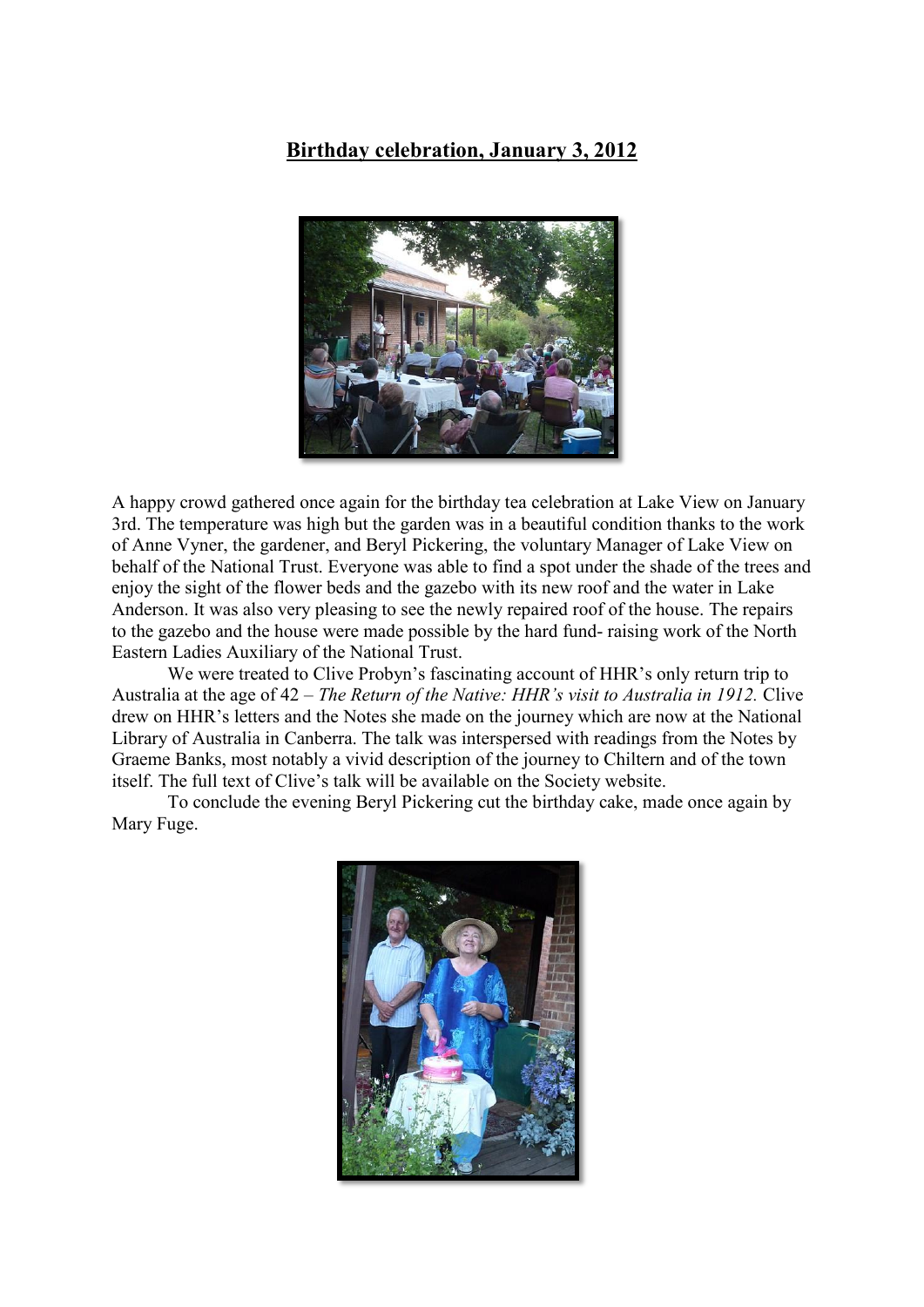## **DVD and Maldon book**

Society member, Bill Steele expressed some concern at the end of this year's AGM that his DVD, *HHR: A Giant in Australian Literature* has not appeared on the HHR website. In the committee meeting that followed it was agreed that Bill's DVD will be mentioned on the website, alongside mention of the HHR in Maldon book, under Publications, giving their full titles, prices and cost including postage. The website will also include a hot key taking the reader of the webpage to Bill's 7-minute video based on the longer version (the short version is already on You-Tube). The HHR Society will buy 20 copies of the full video (running time: one hour) and these will be available at Lake View for purchase.

*HHR: A Giant in Australian Literature,* cost \$20, including postage, and can be ordered by: Email [gcharles@communityaction.coop](mailto:gcharles@communityaction.coop) or by

Telephone 03 5726 1173 or by

Mail P.O. Box 35, Chiltern VIC 3683

The HHR in Maldon book is available from HHR Book, PO Box 185, Maldon, Vic 3463, also for \$20 (money order or cheque made out to Maldon Post Office) including postage.



#### **Another Leipzig connection**

You may remember in the last newsletter the reference to a new member, Susan Schaale, a student of English Literature at Leipzig University. Quite by chance another connection has been made with Leipzig since then. Professor Stefan Welz has contacted us and now joined the Society.

Professor Welz, of the English department at Leipzig University, has proposed a new translation of Richardson's first novel, *Maurice Guest* (1908), set in Leipzig and largely autobiographical. He has written to the Society to enquire about possible financial assistance. This would be the second German translation. Richardson's brother-in-law, Dr Otto Neustatter, a Munich eye doctor, produced the first, and so-called 'authorised' translation in 1912. This had involved both HHR (who paid for it) and her Germanist husband John George Robertson (who supervised it). In 1940 Richardson noted its prohibitively high price and described it as 'a particularly wooden translation.' Two chapters of the proposed new translation have been 'pre-published' and sent to the Society.

Those members who are intrigued by this project might like to contact its author at: Prof. Dr. Stefan Welz, Institut fur Anglistik, Universitat Leipzig, Beethovenstrasse 15, D-04155 Leipzig, GERMANY.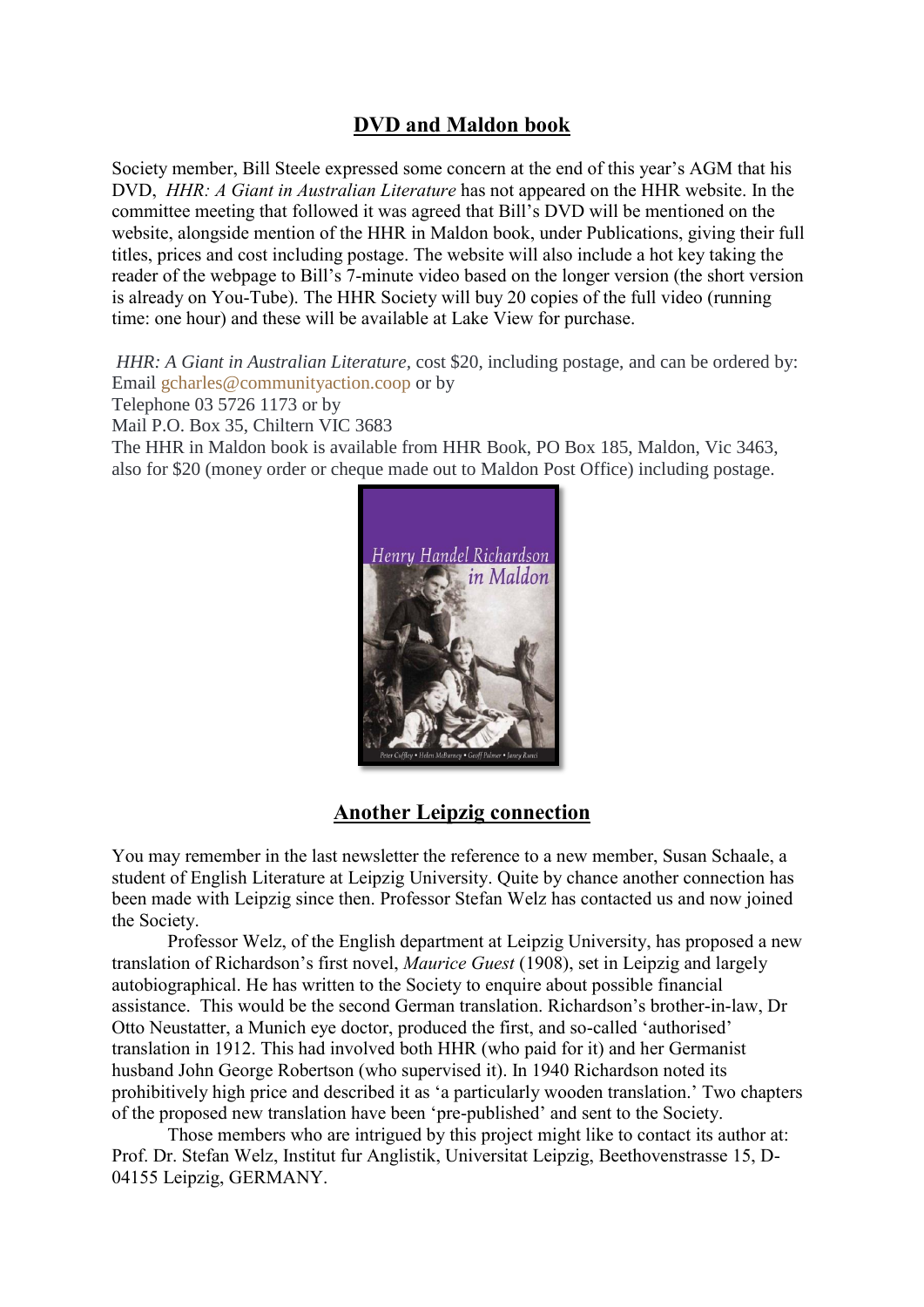### **New Members**

The HHR Society of Australia is delighted to welcome the following new members: Susan Schaale from Chemnitz, Germany Viv Burnett and Wayne Dempsey from Chiltern Alison and Graham Stephens from Oxley Helen Macrae from Brunswick Patricia Crotty from Maldon Professor Stefan Welz from Leipzig, Germany Carmel Lillis and Tony Nicholson from Yarraville.



Carmel Lillis, pictured in the newly roofed gazebo, was celebrating her own birthday at the picnic tea on January 3. She was celebrating also the interest inspired in HHR's work by her enthusiastic school Literature teacher in 1970.

#### **In the News – 'a rampageous scandal'**

HHR and her work appeared in Australian newspapers twice in the last month.

In the *Weekend Australian*, 14/15 January, a travel article described a visit to Lake View, Richardson's home during her time in Chiltern in parts of 1876 and 1877 at the age of six and seven.

In an article in Melbourne's Sunday *Age* on January 22, Michael Heyward, publisher at Text Publishing decried the treatment of Australia's literary classics. Speaking of Australian universities Heyward said, 'In not a single course in the whole country were students asked to read Henry Handel Richardson's *The Fortunes of Richard Mahony.* This is the equivalent of not one Russian University teaching *Anna Karenina,* of *Madame Bovary* going untaught in France. It is a rampageous scandal to borrow a coinage from HHR herself.'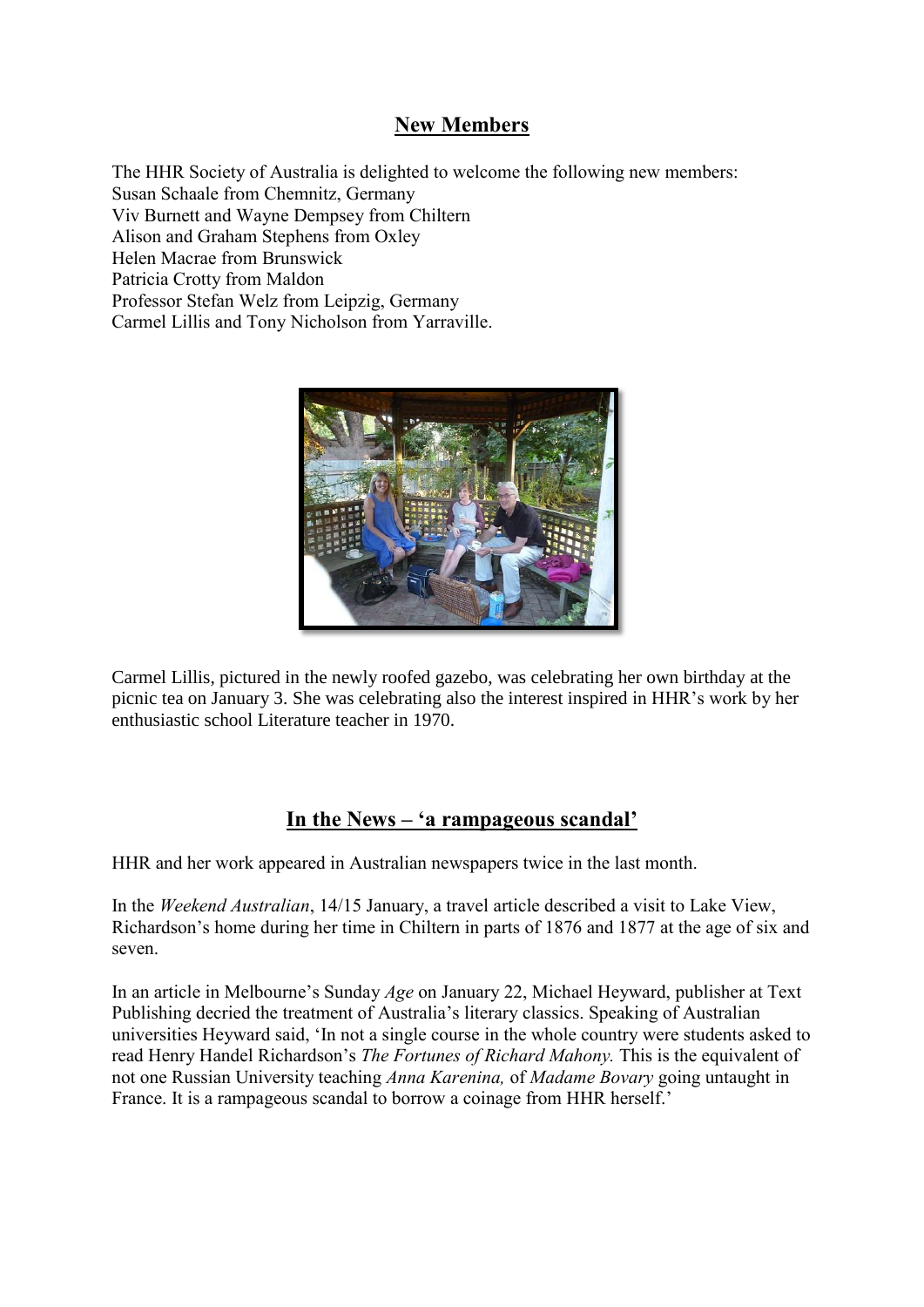## **AGM Minutes – Lake View, January 3, 2012 at 5 pm**

**Present:** Graeme Charles, Rex Fuge, Dot Charles, Heather McNeill, Helen McBurney, Louise Doddrell, Beth Chamberlain, Graham Banks, Frances Newbound, Bill Steele, Meg Probyn, Clive Probyn, Gloria Banks, Janey Runci, Kay Voglis

**Apologies**: Bruce Steele, Peter and Barb Cuffley, Marie Bell, Jenny Davidson, Ian Fraser

**1. Welcome** from President, Rex Fuge

**2. The Minutes of the previous AGM** held on October 16, 2010 at Maldon re year ending December 2009 were read by Graeme Charles and accepted as a true and accurate record of that meeting.

Moved: Graeme Charles Sec: Meg Probyn

#### **3. President's Report – Rex Fuge**

The Society began with just 6 members just a few years ago and now has close to 200. Functions have been held both at Lake View in Chiltern and in Maldon.

In Chiltern the North Eastern Ladies Auxiliary of the National Trust has been busy raising money for a new roof on the gazebo and the nailing down of the roof of the house. Lake View has never had a grant from the Heritage Victoria but it is hoped that one will be given this year.

**4. Treasurer's Report** – Graeme Charles (see attached balance statements)

The report covered 2 years as we missed the last AGM. To rectify this it was suggested that the AGM always be held at the Chiltern celebrations on January 3.

Graeme noted that the bank balance is creeping up and will continue to do so with subscriptions currently due.

Income also came from the sale of  $2<sup>nd</sup>$  hand books at Lake View and the DVDs made by Bill Steele. Also a grant of \$500 from the Indigo Shire Council for the birthday celebrations.

The Maldon balance will be kept separate to fund future Maldon events.

Helen McBurney presented more money from Maldon to Graeme.

Report accepted. Moved: Graeme Charles Sec: Meg Probyn

#### **5. Election of Committee**

Graeme Charles noted that the following nominations had been received: President: Clive Probyn Vice President: Rex Fuge Treasurer and Public Officer: Graeme Charles Secretary: Janey Runci Members: Heather McNeill and Helen McBurney As there were no additional nominations it was unanimously agreed that the proposed members be elected to the positions. Rex Fuge was thanked for his work as the inaugural president and Dot Charles and Bruce Steele were thanked for their contributions to the committee.

The meeting closed at 5.30 pm.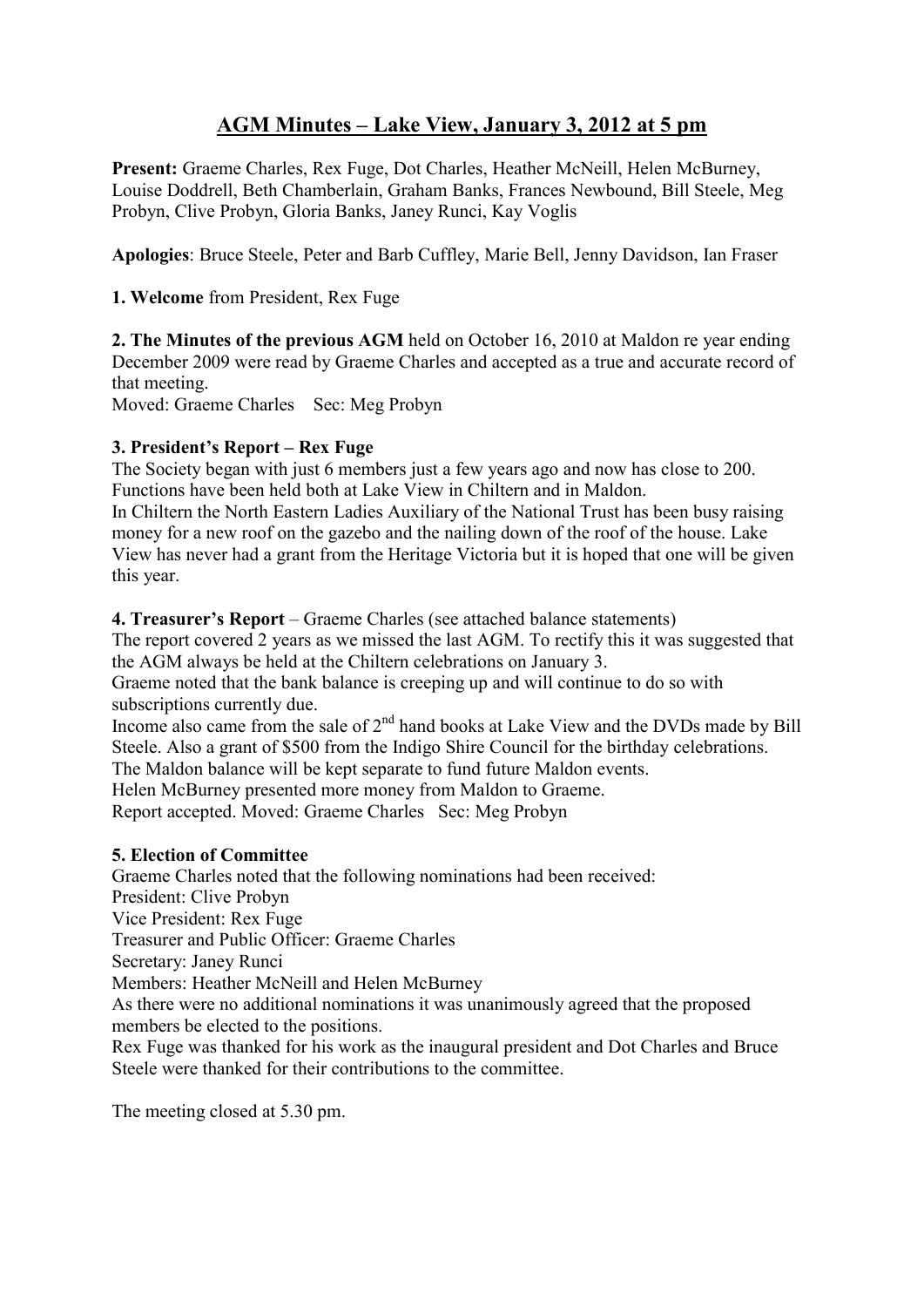## **Have you renewed your membership?**

Just a reminder that this year's subscription of \$10 is due.

If you haven't yet paid, your subscription can be sent to the HHR Society of Australia Inc, PO Box 35, Chiltern 3683, or direct deposited to our account, number 77605 at the WAW Credit Union. BSB 803 070. Make sure to list your name with the deposit.

Listed below are those members who have renewed their membership. If your name is not on the list, but you believe you have renewed, please let Graeme Charles know on 03 57261173 or email him on gcharles@communityaction.coop

Renewed:

Nada Reid, Glenda Campbell, Janey Runci, Heather McNeill, Rex and Mary Fuge, Ian & Marelle Whitaker, Ross Harvey and Rachel Salmon, Graeme and Gloria Banks, Barbara Murdoch, Clive and Meg Probyn, Beth Chamberalin, Louise Doddrell, Helen McBurney, Marie Bell, Peter & Barbara Cuffley, Linda Ross, Judy Dixon, Beverley Wain, Bronwyn Minifie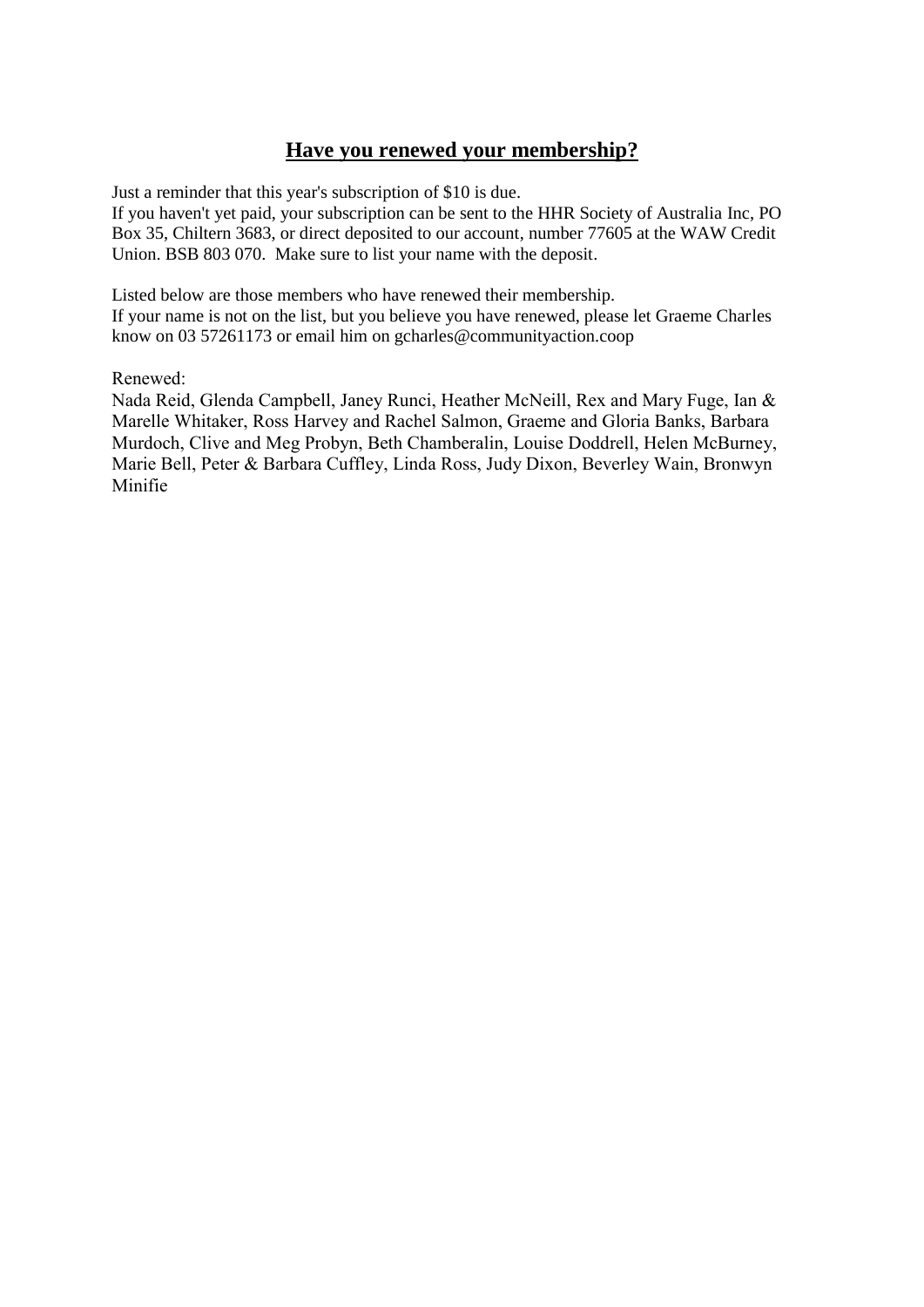# **Henry Handel Richardson Society of Australia Inc**

# **Annual Financial Statement for the year ended 31st December 2010**

| <b>Balance at WAW Credit Union 1/1/2010</b> |           | \$1647        |
|---------------------------------------------|-----------|---------------|
| plus Receipts:                              |           |               |
| <b>Membership subscriptions</b>             |           | \$700         |
| <b>Donations received from members</b>      |           | 150           |
| <b>Sales of Books</b>                       |           | 70            |
| <b>HHR Birthday and Oration receipts</b>    |           | 3333          |
| <b>Bank interest</b>                        |           | 15            |
|                                             |           | \$5915        |
| less Payments                               |           |               |
| Website                                     | \$141     |               |
| Printing & postage                          | 119       |               |
| <b>HHR Birthday and Oration expenses</b>    | 2723      |               |
| <b>Purchase - DVD's</b>                     | 159       |               |
| <b>Bank fees</b>                            | <b>20</b> | <u>\$3162</u> |
| <b>Balance held 31/12/2010</b>              |           | \$2753        |
| <b>Represented by</b>                       |           |               |
| <b>Balance as per WAW account statement</b> |           | \$2912        |
| 31/12/2010                                  |           |               |
| less unpresented cheque                     |           | 159           |
| <b>Balance held 31/12/2010</b>              |           | \$2753        |
| <b>Prepared by Graeme Charles</b>           |           |               |
| m                                           |           |               |

**Treasurer**